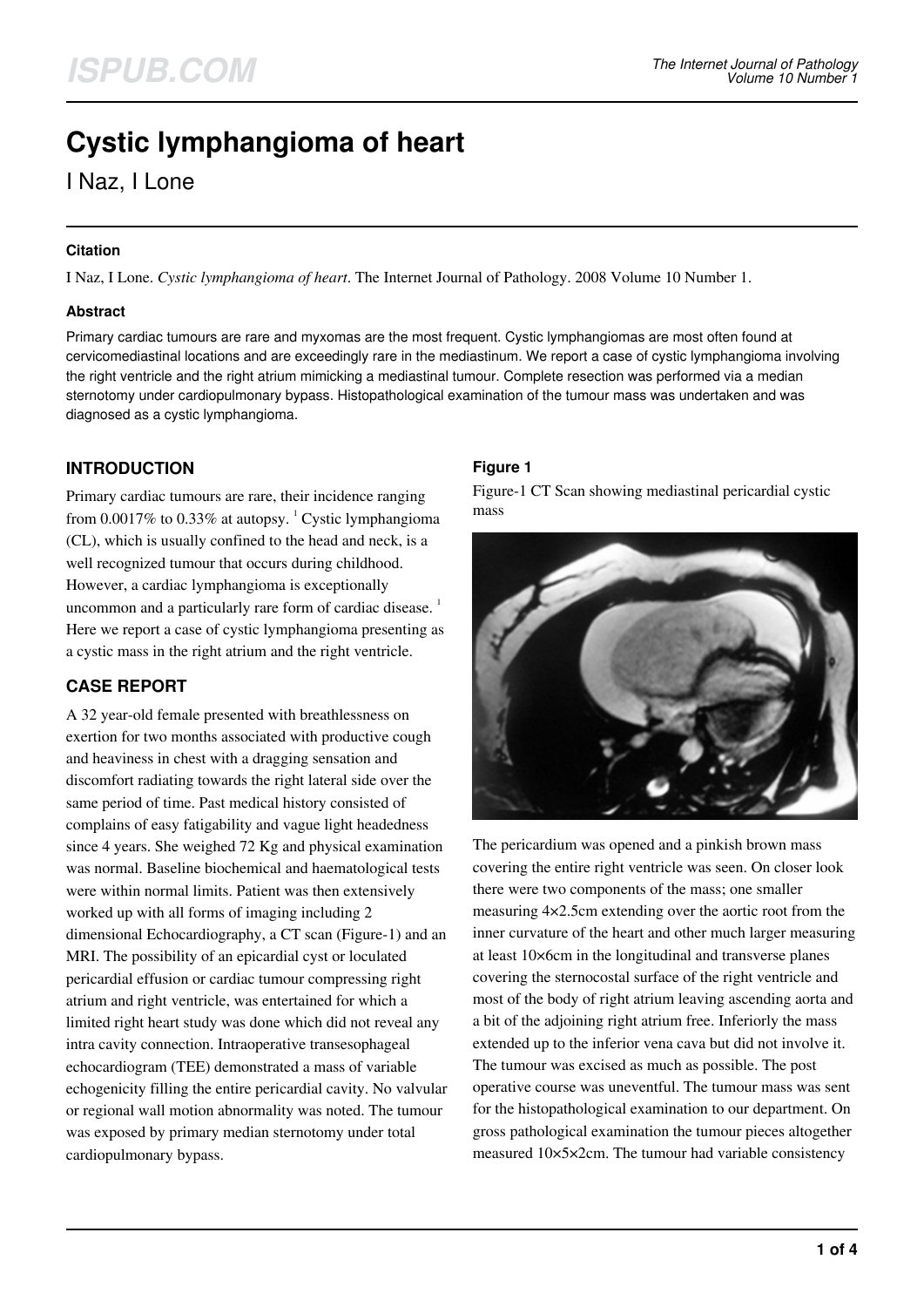being soft and spongy at places and firm and fibrous at others giving a honeycombed appearance. The cysts were small and were filled with clear straw coloured fluid. The cyst wall was smooth and no hard or nodular area was identified. Microscopy revealed interconnecting channels lined by flat endothelial cells with smooth muscle bundles and lymphoid infiltrate underneath [Figures 2 & 3]. The absence of red blood cells in the cyst contents ruled out hemangioma .

#### **Figure 2**

Fig-2. Cystic lymphatic space with surrounding adipose tissue and lymphoid follicles.(H&EX100;)



#### **Figure 3**

Figure-3. Tiny lymphatic spaces filled with lymphocytes.Myocardial tissue is seen on the left (H&E X400)



## **DISCUSSION**

Cardiac lymphangioma is a very rare tumor of the heart, first reported in 1911 by Armstrong and Monckeberg. Only nine cases of cardiac lymphangioma have been reported in the medical literature. A review of reported cases of CL shows locations in the neck in 75% of cases, in axilla and shoulder joint in 15%, and in other sites (cervicomediastinal location, retroperitoneal area, in the spleen or the colon, esophagus and chest wall) in 10%. In the thorax they represent 0.7–4.5% of all mediastinal tumours in the adult population. Mediastinal lymphangiomas are most often asymptomatic masses incidentally discovered on chest X-ray. However, cardiac lymphangiomas are commonly revealed during congestive heart failure, syncopal or embolic pathology, arrhythmias, palpitations, or cardiac tamponade<sup>2,3</sup>. CL is typically a multiloculated lesion with cystic cavities divided by septa of variable thickness . On gross pathological examination, cardiac lymphangiomas may be either soft and spongy or firm and fibrous. The size of these tumours varies, and the largest one reported was 9 cm in diameter. The tumours most commonly occur in the pericardial space, but other unusual primary sites include the myocardium, the posterior wall of the left atrium, and the AV node regions. <sup>4</sup> Although the head, neck and axilla are sites that account for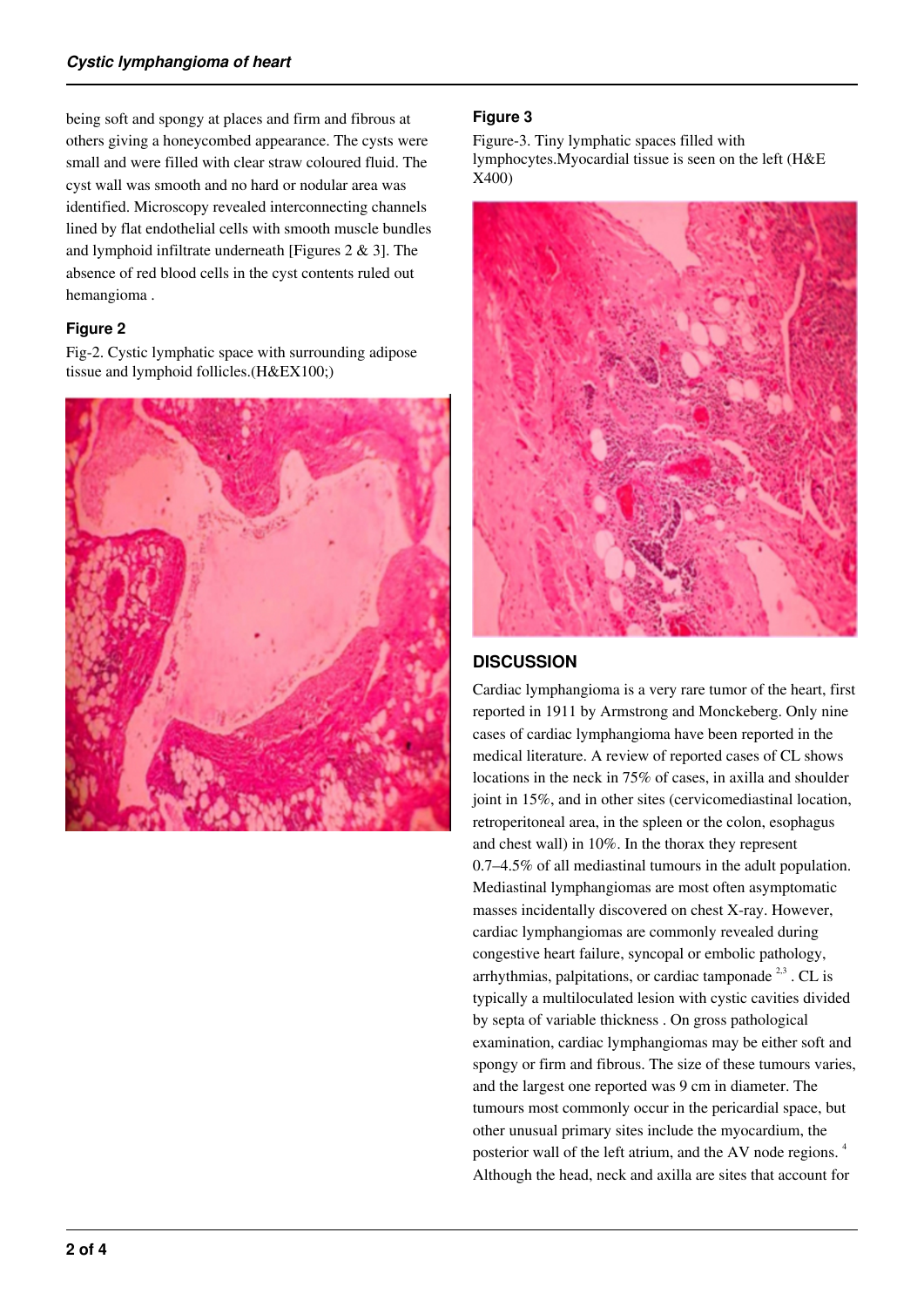one half to three fourths of all lymphangiomas, these masses may affect almost any part of the body including the heart, as in the current case.  $5,6,7$  Histopathology shows interconnecting channels lined by flat endothelial cells beneath which are bundles of smooth muscle and lymphoid nodules. The absence of red blood cells in the cyst contents eliminates hemangioma or lymphangiohemangioma. <sup>8</sup>

#### **CONCLUSION**

Cardiac lymphangiomas can be a rare presentation and must be in mind of a pathologist,especially a cystic lesion in this area.Lymphangioma although a benign lesion but can abut the cardic functionality due to space occupation and pressure atrophy of the heart.

#### **References**

1. Burke A, Virmani R. Tumors of the heart and great vessels: Atlas of tumor pathology series

3, vol 16. Washington, DC: Armed Forces Institute of Pathology 1996;1-11.

2. Pasaoglu I, Dogan R, Ozme S, Kale G, Bozer AY. Cardiac lymphangioma. Am Heart J 1991;121:1821- 4.

3. Daubeney PE, Ogilvie BC, Moore IE, Webber SA. Intrapericardial lymphangioma presenting as neonatal cardiac tamponade. Pediatr Cardiol 1996;17:129-31. 4. Kaji T, Takamatsu H, Noguchi H, Tahara H, Matsuda H, Nomura Y, et al. Cardiac lymphangioma: case report and review of the literature. J Pediatr Surg 2002;37: 31-2. 5. Ozdemir H, Kocakoc E, Bozgeyik Z, Cobanoglu B. Recurrent retroperitoneal cystic lymphangioma. Yonsei Med J 2005;46:715-18. 6. Cho BC, Kang SM, Lee SC, Moon JG, Lee DH, Lim SH. Primary idiopathic chylopericardium associated with cervicomediastinal cystic hygroma. Yonsei Med J 2005; 46:439-44. 7. Shin-Jae Kim, Eun-Seok Shin, Seon Woon Kim, Je-Kyoun Shin, Jong-Pil Cheong, Young Min Kim, Sang-Gon Lee. Cardiac lymphangioma presenting as a cystic mass in the right atrium. Yonsei Med J 2007; 48:1043 – 47.

8. Jougona J, Labordeb MN, Parrens M Jougon J, MacBride T. Cystic lymphangioma of the heart mimicking a mediastinal tumor. Eur J Cardiothorac Surg 2002;22:476-78.